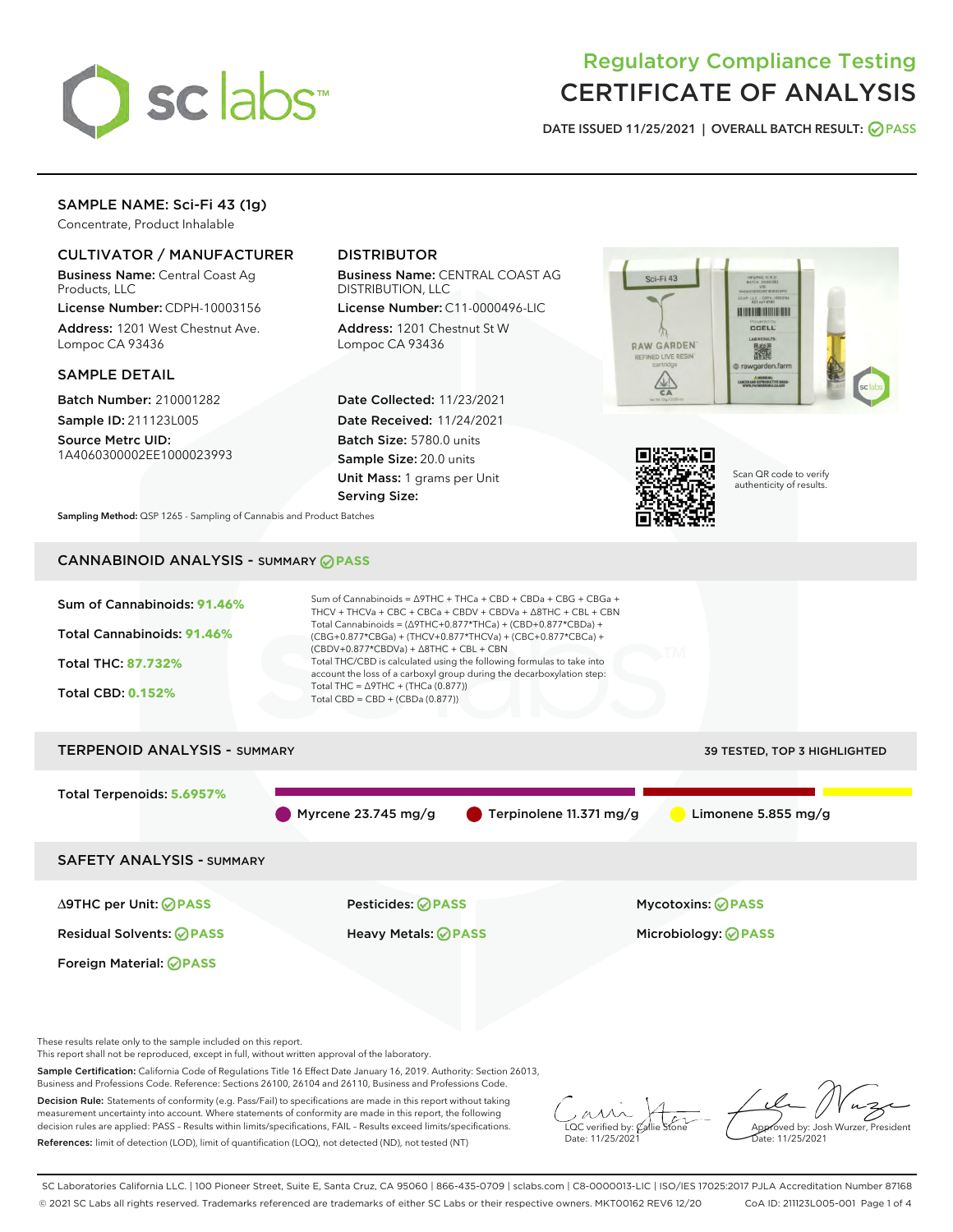



SCI-FI 43 (1G) | DATE ISSUED 11/25/2021 | OVERALL BATCH RESULT: 2 PASS

#### CANNABINOID TEST RESULTS - 11/24/2021 2 PASS

Tested by high-performance liquid chromatography with diode-array detection (HPLC-DAD). **Method:** QSP 1157 - Analysis of Cannabinoids by HPLC-DAD

#### TOTAL CANNABINOIDS: **91.46%**

Total Cannabinoids (Total THC) + (Total CBD) + (Total CBG) + (Total THCV) + (Total CBC) + (Total CBDV) + ∆8THC + CBL + CBN

TOTAL THC: **87.732%** Total THC (∆9THC+0.877\*THCa)

TOTAL CBD: **0.152%**

Total CBD (CBD+0.877\*CBDa)

TOTAL CBG: 2.603% Total CBG (CBG+0.877\*CBGa)

TOTAL THCV: 0.82% Total THCV (THCV+0.877\*THCVa)

TOTAL CBC: ND Total CBC (CBC+0.877\*CBCa)

TOTAL CBDV: ND Total CBDV (CBDV+0.877\*CBDVa)

| <b>COMPOUND</b>  | LOD/LOQ<br>(mg/g)          | <b>MEASUREMENT</b><br><b>UNCERTAINTY</b><br>(mg/g) | <b>RESULT</b><br>(mg/g) | <b>RESULT</b><br>(%) |
|------------------|----------------------------|----------------------------------------------------|-------------------------|----------------------|
| <b>A9THC</b>     | 0.06 / 0.26                | ±30.180                                            | 877.32                  | 87.732               |
| <b>CBG</b>       | 0.06/0.19                  | ±1.026                                             | 26.03                   | 2.603                |
| <b>THCV</b>      | 0.1 / 0.2                  | ±0.41                                              | 8.2                     | 0.82                 |
| <b>CBD</b>       | 0.07/0.29                  | ±0.070                                             | 1.52                    | 0.152                |
| <b>CBN</b>       | 0.1/0.3                    | ±0.10                                              | 1.5                     | 0.15                 |
| $\triangle$ 8THC | 0.1/0.4                    | N/A                                                | <b>ND</b>               | <b>ND</b>            |
| <b>THCa</b>      | 0.05/0.14                  | N/A                                                | <b>ND</b>               | <b>ND</b>            |
| <b>THCVa</b>     | 0.07/0.20                  | N/A                                                | <b>ND</b>               | <b>ND</b>            |
| <b>CBDa</b>      | 0.02/0.19                  | N/A                                                | <b>ND</b>               | <b>ND</b>            |
| <b>CBDV</b>      | 0.04/0.15                  | N/A                                                | <b>ND</b>               | <b>ND</b>            |
| <b>CBDVa</b>     | 0.03/0.53                  | N/A                                                | <b>ND</b>               | <b>ND</b>            |
| <b>CBGa</b>      | 0.1/0.2                    | N/A                                                | <b>ND</b>               | <b>ND</b>            |
| <b>CBL</b>       | 0.06 / 0.24                | N/A                                                | <b>ND</b>               | <b>ND</b>            |
| <b>CBC</b>       | 0.2 / 0.5                  | N/A                                                | <b>ND</b>               | <b>ND</b>            |
| <b>CBCa</b>      | 0.07 / 0.28                | N/A                                                | <b>ND</b>               | <b>ND</b>            |
|                  | <b>SUM OF CANNABINOIDS</b> |                                                    | $914.6$ mg/g            | 91.46%               |

#### **UNIT MASS: 1 grams per Unit**

| ∆9THC per Unit                         | 1120 per-package limit | 877.32 mg/unit | <b>PASS</b> |
|----------------------------------------|------------------------|----------------|-------------|
| <b>Total THC per Unit</b>              |                        | 877.32 mg/unit |             |
| <b>CBD</b> per Unit                    |                        | $1.52$ mg/unit |             |
| <b>Total CBD per Unit</b>              |                        | $1.52$ mg/unit |             |
| <b>Sum of Cannabinoids</b><br>per Unit |                        | 914.6 mg/unit  |             |
| <b>Total Cannabinoids</b><br>per Unit  |                        | 914.6 mg/unit  |             |

| <b>COMPOUND</b>         | LOD/LOQ<br>(mg/g) | NJUKEN<br><b>UNCERTAINTY</b><br>(mg/g) | <b>RESULT</b><br>(mg/g)                         | <b>RESULT</b><br>$(\%)$ |
|-------------------------|-------------------|----------------------------------------|-------------------------------------------------|-------------------------|
| <b>Myrcene</b>          | 0.008 / 0.025     | ±0.3063                                | 23.745                                          | 2.3745                  |
| Terpinolene             | 0.008 / 0.026     | ±0.2331                                | 11.371                                          | 1.1371                  |
| Limonene                | 0.005 / 0.016     | ±0.0837                                | 5.855                                           | 0.5855                  |
| Ocimene                 | 0.011 / 0.038     | ±0.1099                                | 3.424                                           | 0.3424                  |
| $\alpha$ Pinene         | 0.005 / 0.017     | ±0.0225                                | 2.611                                           | 0.2611                  |
| β Pinene                | 0.004 / 0.014     | ±0.0289                                | 2.511                                           | 0.2511                  |
| $\beta$ Caryophyllene   | 0.004 / 0.012     | ±0.0865                                | 2.430                                           | 0.2430                  |
| Linalool                | 0.009 / 0.032     | ±0.0269                                | 0.709                                           | 0.0709                  |
| Terpineol               | 0.016 / 0.055     | ±0.0400                                | 0.651                                           | 0.0651                  |
| $\alpha$ Humulene       | 0.009/0.029       | ±0.0192                                | 0.597                                           | 0.0597                  |
| trans-β-Farnesene       | 0.008 / 0.025     | ±0.0182                                | 0.512                                           | 0.0512                  |
| $\alpha$ Phellandrene   | 0.006 / 0.020     | ±0.0058                                | 0.427                                           | 0.0427                  |
| 3 Carene                | 0.005 / 0.018     | ±0.0059                                | 0.419                                           | 0.0419                  |
| $\alpha$ Terpinene      | 0.005 / 0.017     | ±0.0053                                | 0.354                                           | 0.0354                  |
| $\gamma$ Terpinene      | 0.006 / 0.018     | ±0.0050                                | 0.291                                           | 0.0291                  |
| Fenchol                 | 0.010 / 0.034     | ±0.0112                                | 0.289                                           | 0.0289                  |
| Camphene                | 0.005 / 0.015     | ±0.0018                                | 0.156                                           | 0.0156                  |
| Guaiol                  | 0.009 / 0.030     | ±0.0070                                | 0.149                                           | 0.0149                  |
| Valencene               | 0.009 / 0.030     | ±0.0074                                | 0.107                                           | 0.0107                  |
| <b>Borneol</b>          | 0.005 / 0.016     | ±0.0034                                | 0.081                                           | 0.0081                  |
| Nerolidol               | 0.009 / 0.028     | ±0.0051                                | 0.081                                           | 0.0081                  |
| p-Cymene                | 0.005 / 0.016     | ±0.0016                                | 0.059                                           | 0.0059                  |
| Sabinene                | 0.004 / 0.014     | ±0.0005                                | 0.045                                           | 0.0045                  |
| Citronellol             | 0.003 / 0.010     | ±0.0015                                | 0.031                                           | 0.0031                  |
| $\alpha$ Bisabolol      | 0.008 / 0.026     | ±0.0014                                | 0.027                                           | 0.0027                  |
| Eucalyptol              | 0.006 / 0.018     | ±0.0006                                | 0.025                                           | 0.0025                  |
| Sabinene Hydrate        | 0.006 / 0.022     | N/A                                    | <loq< th=""><th><loq< th=""></loq<></th></loq<> | <loq< th=""></loq<>     |
| Nerol                   | 0.003 / 0.011     | N/A                                    | <loq< th=""><th><loq< th=""></loq<></th></loq<> | <loq< th=""></loq<>     |
| Caryophyllene<br>Oxide  | 0.010 / 0.033     | N/A                                    | <loq< th=""><th><loq< th=""></loq<></th></loq<> | <loq< th=""></loq<>     |
| Fenchone                | 0.009 / 0.028     | N/A                                    | <b>ND</b>                                       | <b>ND</b>               |
| (-)-Isopulegol          | 0.005 / 0.016     | N/A                                    | ND                                              | ND                      |
| Camphor                 | 0.006 / 0.019     | N/A                                    | ND                                              | ND                      |
| Isoborneol              | 0.004 / 0.012     | N/A                                    | <b>ND</b>                                       | ND                      |
| Menthol                 | 0.008 / 0.025     | N/A                                    | ND                                              | ND                      |
| R-(+)-Pulegone          | 0.003 / 0.011     | N/A                                    | ND                                              | <b>ND</b>               |
| Geraniol                | 0.002 / 0.007     | N/A                                    | <b>ND</b>                                       | ND                      |
| <b>Geranyl Acetate</b>  | 0.004 / 0.014     | N/A                                    | ND                                              | ND                      |
| $\alpha$ Cedrene        | 0.005 / 0.016     | N/A                                    | ND                                              | ND                      |
| Cedrol                  | 0.008 / 0.027     | N/A                                    | <b>ND</b>                                       | ND                      |
| <b>TOTAL TERPENOIDS</b> |                   |                                        | 56.957 mg/g                                     | 5.6957%                 |

SC Laboratories California LLC. | 100 Pioneer Street, Suite E, Santa Cruz, CA 95060 | 866-435-0709 | sclabs.com | C8-0000013-LIC | ISO/IES 17025:2017 PJLA Accreditation Number 87168 © 2021 SC Labs all rights reserved. Trademarks referenced are trademarks of either SC Labs or their respective owners. MKT00162 REV6 12/20 CoA ID: 211123L005-001 Page 2 of 4

## TERPENOID TEST RESULTS - 11/25/2021

Terpene analysis utilizing gas chromatography-flame ionization detection (GC-FID). **Method:** QSP 1192 - Analysis of Terpenoids by GC-FID

MEASUREMENT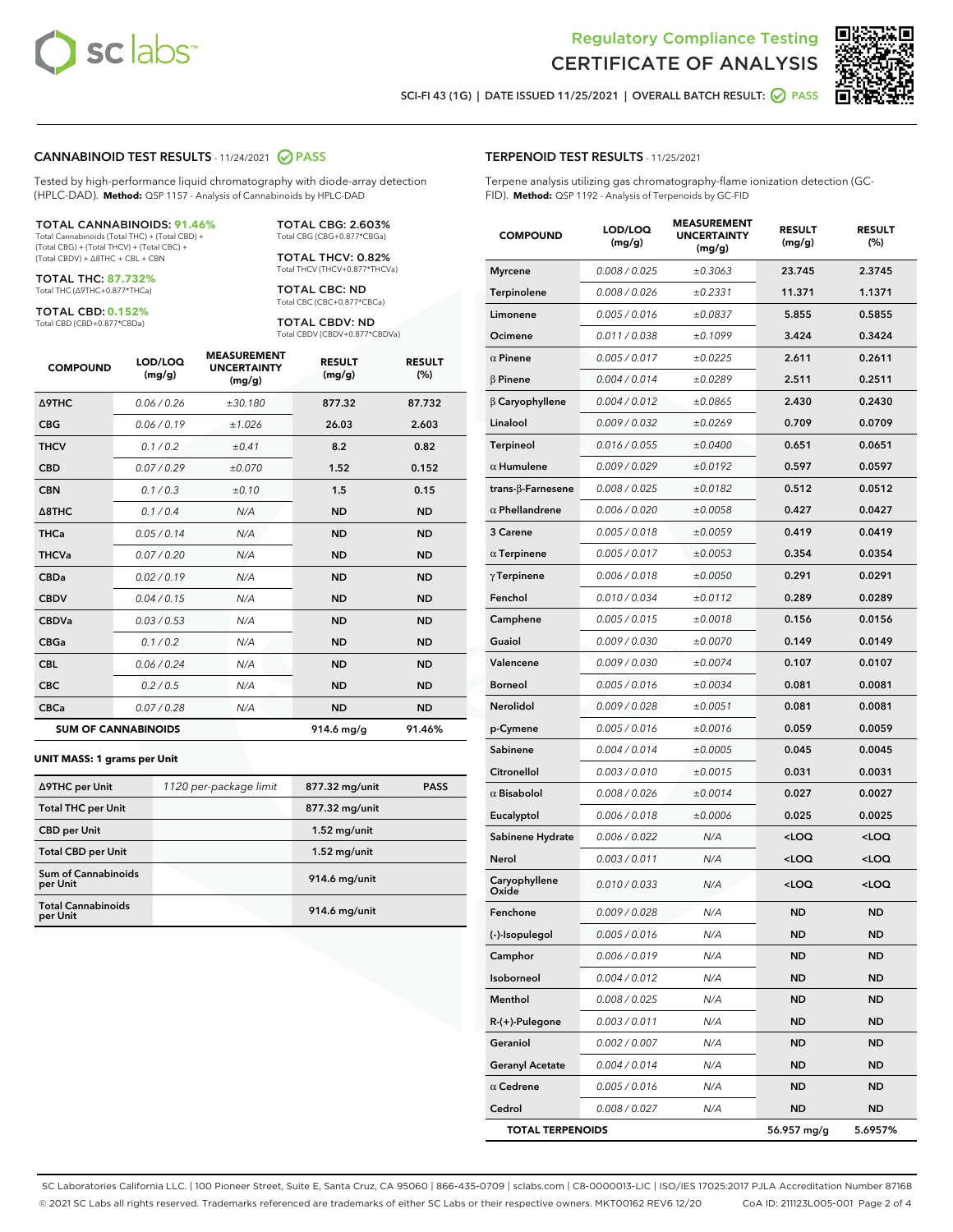



SCI-FI 43 (1G) | DATE ISSUED 11/25/2021 | OVERALL BATCH RESULT: O PASS

## CATEGORY 1 PESTICIDE TEST RESULTS - 11/25/2021 2 PASS

Pesticide and plant growth regulator analysis utilizing high-performance liquid chromatography-mass spectrometry (HPLC-MS) or gas chromatography-mass spectrometry (GC-MS). \*GC-MS utilized where indicated. **Method:** QSP 1212 - Analysis of Pesticides and Mycotoxins by LC-MS or QSP 1213 - Analysis of Pesticides by GC-MS

| <b>COMPOUND</b>             | LOD/LOQ<br>$(\mu g/g)$ | <b>ACTION</b><br><b>LIMIT</b><br>$(\mu g/g)$ | <b>MEASUREMENT</b><br><b>UNCERTAINTY</b><br>$(\mu g/g)$ | <b>RESULT</b><br>$(\mu g/g)$ | <b>RESULT</b> |
|-----------------------------|------------------------|----------------------------------------------|---------------------------------------------------------|------------------------------|---------------|
| Aldicarb                    | 0.03 / 0.08            | $\ge$ LOD                                    | N/A                                                     | <b>ND</b>                    | <b>PASS</b>   |
| Carbofuran                  | 0.02 / 0.05            | $\ge$ LOD                                    | N/A                                                     | <b>ND</b>                    | <b>PASS</b>   |
| Chlordane*                  | 0.03 / 0.08            | $\ge$ LOD                                    | N/A                                                     | <b>ND</b>                    | <b>PASS</b>   |
| Chlorfenapyr*               | 0.03/0.10              | $\ge$ LOD                                    | N/A                                                     | <b>ND</b>                    | <b>PASS</b>   |
| Chlorpyrifos                | 0.02 / 0.06            | $\ge$ LOD                                    | N/A                                                     | <b>ND</b>                    | <b>PASS</b>   |
| Coumaphos                   | 0.02 / 0.07            | $\ge$ LOD                                    | N/A                                                     | <b>ND</b>                    | <b>PASS</b>   |
| Daminozide                  | 0.02 / 0.07            | $\ge$ LOD                                    | N/A                                                     | <b>ND</b>                    | <b>PASS</b>   |
| <b>DDVP</b><br>(Dichlorvos) | 0.03/0.09              | $>$ LOD                                      | N/A                                                     | <b>ND</b>                    | <b>PASS</b>   |
| Dimethoate                  | 0.03 / 0.08            | $\ge$ LOD                                    | N/A                                                     | <b>ND</b>                    | <b>PASS</b>   |
| Ethoprop(hos)               | 0.03/0.10              | $>$ LOD                                      | N/A                                                     | <b>ND</b>                    | <b>PASS</b>   |
| Etofenprox                  | 0.02 / 0.06            | $\ge$ LOD                                    | N/A                                                     | <b>ND</b>                    | <b>PASS</b>   |
| Fenoxycarb                  | 0.03 / 0.08            | $\ge$ LOD                                    | N/A                                                     | <b>ND</b>                    | <b>PASS</b>   |
| Fipronil                    | 0.03/0.08              | $\ge$ LOD                                    | N/A                                                     | <b>ND</b>                    | <b>PASS</b>   |
| Imazalil                    | 0.02 / 0.06            | $\geq$ LOD                                   | N/A                                                     | <b>ND</b>                    | <b>PASS</b>   |
| <b>Methiocarb</b>           | 0.02 / 0.07            | $\ge$ LOD                                    | N/A                                                     | <b>ND</b>                    | <b>PASS</b>   |
| Methyl<br>parathion         | 0.03/0.10              | $\ge$ LOD                                    | N/A                                                     | <b>ND</b>                    | <b>PASS</b>   |
| <b>Mevinphos</b>            | 0.03/0.09              | $\ge$ LOD                                    | N/A                                                     | <b>ND</b>                    | <b>PASS</b>   |
| Paclobutrazol               | 0.02 / 0.05            | $>$ LOD                                      | N/A                                                     | <b>ND</b>                    | <b>PASS</b>   |
| Propoxur                    | 0.03 / 0.09            | $\ge$ LOD                                    | N/A                                                     | <b>ND</b>                    | <b>PASS</b>   |
| Spiroxamine                 | 0.03 / 0.08            | $\ge$ LOD                                    | N/A                                                     | <b>ND</b>                    | <b>PASS</b>   |
| Thiacloprid                 | 0.03/0.10              | $\ge$ LOD                                    | N/A                                                     | <b>ND</b>                    | <b>PASS</b>   |

#### CATEGORY 2 PESTICIDE TEST RESULTS - 11/25/2021 @ PASS

| <b>COMPOUND</b>          | LOD/LOO<br>$(\mu g/g)$ | <b>ACTION</b><br><b>LIMIT</b><br>$(\mu g/g)$ | <b>MEASUREMENT</b><br><b>UNCERTAINTY</b><br>$(\mu g/g)$ | <b>RESULT</b><br>$(\mu g/g)$ | <b>RESULT</b> |
|--------------------------|------------------------|----------------------------------------------|---------------------------------------------------------|------------------------------|---------------|
| Abamectin                | 0.03/0.10              | 0.1                                          | N/A                                                     | <b>ND</b>                    | <b>PASS</b>   |
| Acephate                 | 0.02/0.07              | 0.1                                          | N/A                                                     | <b>ND</b>                    | <b>PASS</b>   |
| Acequinocyl              | 0.02/0.07              | 0.1                                          | N/A                                                     | <b>ND</b>                    | <b>PASS</b>   |
| Acetamiprid              | 0.02/0.05              | 0.1                                          | N/A                                                     | <b>ND</b>                    | <b>PASS</b>   |
| Azoxystrobin             | 0.02/0.07              | 0.1                                          | N/A                                                     | <b>ND</b>                    | <b>PASS</b>   |
| <b>Bifenazate</b>        | 0.01/0.04              | 0.1                                          | N/A                                                     | <b>ND</b>                    | <b>PASS</b>   |
| <b>Bifenthrin</b>        | 0.02/0.05              | 3                                            | N/A                                                     | <b>ND</b>                    | <b>PASS</b>   |
| <b>Boscalid</b>          | 0.03/0.09              | 0.1                                          | N/A                                                     | <b>ND</b>                    | <b>PASS</b>   |
| Captan                   | 0.19/0.57              | 0.7                                          | N/A                                                     | <b>ND</b>                    | <b>PASS</b>   |
| Carbaryl                 | 0.02/0.06              | 0.5                                          | N/A                                                     | <b>ND</b>                    | <b>PASS</b>   |
| Chlorantranilip-<br>role | 0.04/0.12              | 10                                           | N/A                                                     | <b>ND</b>                    | <b>PASS</b>   |
| Clofentezine             | 0.03/0.09              | 0.1                                          | N/A                                                     | <b>ND</b>                    | <b>PASS</b>   |

### CATEGORY 2 PESTICIDE TEST RESULTS - 11/25/2021 continued

| <b>COMPOUND</b>               | LOD/LOQ<br>(µg/g) | <b>ACTION</b><br>LIMIT<br>$(\mu g/g)$ | <b>MEASUREMENT</b><br><b>UNCERTAINTY</b><br>(µg/g) | <b>RESULT</b><br>(µg/g) | <b>RESULT</b> |
|-------------------------------|-------------------|---------------------------------------|----------------------------------------------------|-------------------------|---------------|
| Cyfluthrin                    | 0.12 / 0.38       | 2                                     | N/A                                                | ND                      | <b>PASS</b>   |
| Cypermethrin                  | 0.11 / 0.32       | $\mathbf{1}$                          | N/A                                                | ND                      | <b>PASS</b>   |
| Diazinon                      | 0.02 / 0.05       | 0.1                                   | N/A                                                | ND                      | <b>PASS</b>   |
| Dimethomorph                  | 0.03 / 0.09       | 2                                     | N/A                                                | ND                      | <b>PASS</b>   |
| Etoxazole                     | 0.02 / 0.06       | 0.1                                   | N/A                                                | ND                      | <b>PASS</b>   |
| Fenhexamid                    | 0.03 / 0.09       | 0.1                                   | N/A                                                | ND                      | <b>PASS</b>   |
| Fenpyroximate                 | 0.02 / 0.06       | 0.1                                   | N/A                                                | ND                      | <b>PASS</b>   |
| Flonicamid                    | 0.03 / 0.10       | 0.1                                   | N/A                                                | ND                      | <b>PASS</b>   |
| Fludioxonil                   | 0.03 / 0.10       | 0.1                                   | N/A                                                | ND                      | PASS          |
| Hexythiazox                   | 0.02 / 0.07       | 0.1                                   | N/A                                                | <b>ND</b>               | <b>PASS</b>   |
| Imidacloprid                  | 0.04 / 0.11       | 5                                     | N/A                                                | ND                      | <b>PASS</b>   |
| Kresoxim-methyl               | 0.02 / 0.07       | 0.1                                   | N/A                                                | ND                      | <b>PASS</b>   |
| Malathion                     | 0.03 / 0.09       | 0.5                                   | N/A                                                | ND                      | <b>PASS</b>   |
| Metalaxyl                     | 0.02 / 0.07       | $\overline{c}$                        | N/A                                                | <b>ND</b>               | <b>PASS</b>   |
| Methomyl                      | 0.03 / 0.10       | $\mathcal{I}$                         | N/A                                                | <b>ND</b>               | <b>PASS</b>   |
| Myclobutanil                  | 0.03 / 0.09       | 0.1                                   | N/A                                                | <b>ND</b>               | <b>PASS</b>   |
| Naled                         | 0.02 / 0.07       | 0.1                                   | N/A                                                | ND                      | <b>PASS</b>   |
| Oxamyl                        | 0.04 / 0.11       | 0.5                                   | N/A                                                | ND                      | PASS          |
| Pentachloronitro-<br>benzene* | 0.03 / 0.09       | 0.1                                   | N/A                                                | ND                      | <b>PASS</b>   |
| Permethrin                    | 0.04 / 0.12       | 0.5                                   | N/A                                                | <b>ND</b>               | <b>PASS</b>   |
| Phosmet                       | 0.03 / 0.10       | 0.1                                   | N/A                                                | <b>ND</b>               | <b>PASS</b>   |
| Piperonylbu-<br>toxide        | 0.02 / 0.07       | 3                                     | N/A                                                | ND                      | <b>PASS</b>   |
| Prallethrin                   | 0.03 / 0.08       | 0.1                                   | N/A                                                | <b>ND</b>               | <b>PASS</b>   |
| Propiconazole                 | 0.02 / 0.07       | 0.1                                   | N/A                                                | ND                      | <b>PASS</b>   |
| Pyrethrins                    | 0.04 / 0.12       | 0.5                                   | N/A                                                | ND                      | PASS          |
| Pyridaben                     | 0.02 / 0.07       | 0.1                                   | N/A                                                | ND                      | <b>PASS</b>   |
| Spinetoram                    | 0.02 / 0.07       | 0.1                                   | N/A                                                | ND                      | PASS          |
| Spinosad                      | 0.02 / 0.07       | 0.1                                   | N/A                                                | ND                      | PASS          |
| Spiromesifen                  | 0.02 / 0.05       | 0.1                                   | N/A                                                | <b>ND</b>               | <b>PASS</b>   |
| Spirotetramat                 | 0.02 / 0.06       | 0.1                                   | N/A                                                | ND                      | <b>PASS</b>   |
| Tebuconazole                  | 0.02 / 0.07       | 0.1                                   | N/A                                                | ND                      | PASS          |
| Thiamethoxam                  | 0.03 / 0.10       | 5                                     | N/A                                                | ND                      | <b>PASS</b>   |
| Trifloxystrobin               | 0.03 / 0.08       | 0.1                                   | N/A                                                | <b>ND</b>               | <b>PASS</b>   |

SC Laboratories California LLC. | 100 Pioneer Street, Suite E, Santa Cruz, CA 95060 | 866-435-0709 | sclabs.com | C8-0000013-LIC | ISO/IES 17025:2017 PJLA Accreditation Number 87168 © 2021 SC Labs all rights reserved. Trademarks referenced are trademarks of either SC Labs or their respective owners. MKT00162 REV6 12/20 CoA ID: 211123L005-001 Page 3 of 4